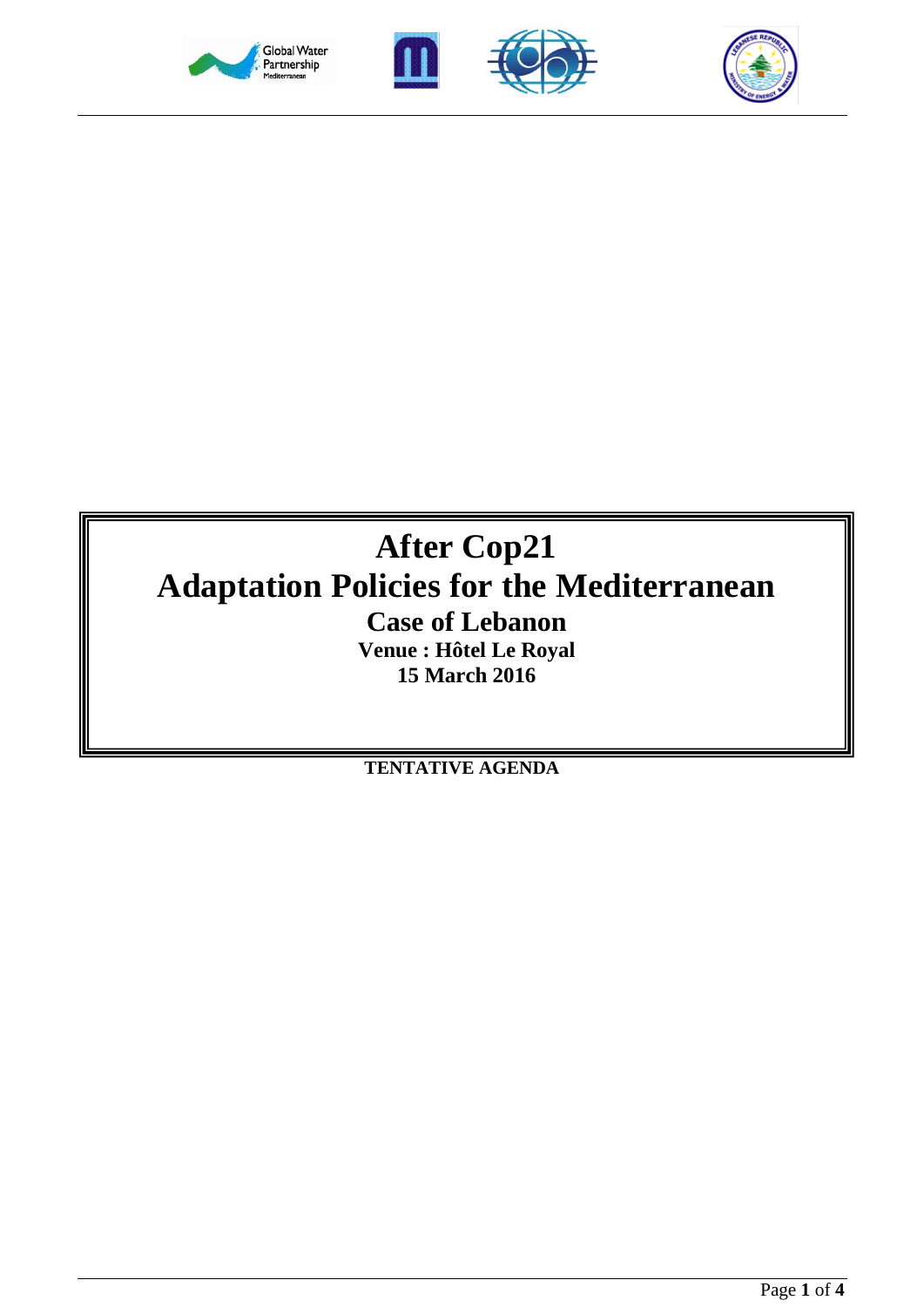





# **Tuesday 15 March 2016** *Venue: Hôtel Le Royal*

**09:00 – 09:30 Registration**

#### **09:30 – 10:00 Opening**

- Mr. Fadi Comair, Director General of Hydraulic & Electric Resources, Honorary President of Mediterranean Basin Organisation (5min)
- Ms. Roula Majdalani, **,** Director of Sustainable Development and Productivity Division ,Economic and Social Commission for Western Asia, ESCWA)(5min)
- M. Ghassan Sayyah, Representing H.E Mr. Mohamad El-Machnouk, Minster of Environment (5min
- H.E Ms. Christina Lassen , Head of Delegation of European in Lebanon (tbc) (5min)
- H.E, Mr. Emmanuel Bonne Ambassador of France in Lebanon (tbc) (5min)
- H.E. Mr. Arthur Nazarian, Minster of Energy & Water

#### **10:00 – 10:20 Keynote Speaker :**

 **- Cop21 :Pact of Paris and its adaptation to Climate Change in the Mediterranean Basin(10min**).

**(Mr. Jean-Francois Donzier, Director General of International Office of Water , Secretary General of International Basin Organisation, INBO)** 

**10:20 – 10:30 Discussions**

**10:30 – 11:00 Coffee Break**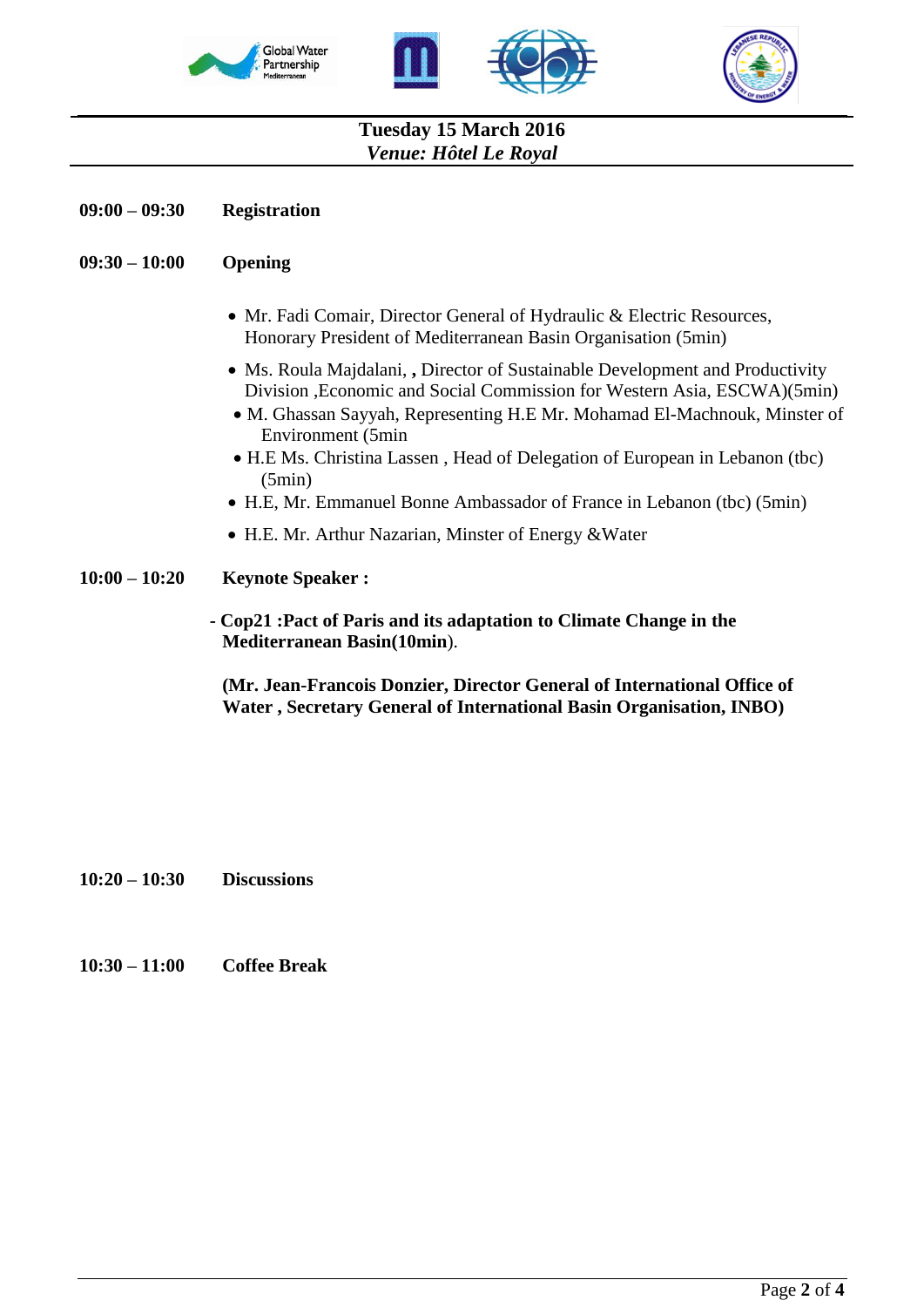





#### **Tuesday, 15 March 2016**

#### **Session: 1- Water Resources Management in the Framework of Cop21 : Pact of Paris**

### **11:00 – 12:15**

# **Moderator: H.E Adel Cortas. Former Minister of Agriculture, President of Friends of Water Association** Water Resources Management and its adaptations to Climate Change in National and Transboundary basins Lessons learned and good practices(15min). **(Mr. Jean-Francois Donzier)** - Case Study Proposal : Tansboundary Basin : Case of Orontes(10min) **(Prof.** Maurizio Martellini, professor at Insubria University**)** - Case Study Proposal : National Basin: Case of Naher El-Kelb (10min) **(Mr. Fadi Comair)** - Governance and relevant regulations in Lebanon (10min) . **(Mr. Bassam Jaber, Former Director General of Exploitation, MEW)** Le Centre d'information et de Formations aux Métiers de l'Eau (CIFME) : **(10min)** - **(Eng. Mona Fakih, Director of Water, General Directorate of Hydraulic & Electric Resources, MEW)** - A Decision Support System for River Basin Management (10min) **(Eng. Abbas Fayad, PhD, Water Resources)**

#### **12:15 – 12:30 Discussion**

## **Session 2: Lebanon Environnemental Adaptation after Cop21**

#### **12:30 – 12:50**

- The Paris Agreement- What Lebanon brings back from COP21 **(10min)** . **(Ms. Lea Kai Aboujaoude, Project officer, climate change projects-UNDP/Ministry of Environment).**
- Solid Waste: Roadmap for Sustainable Management **(10min).** (**Mr. Samir Skaff, President of Green Globe)**

## **12:50 – 13:00 Discussion**

#### **13:00 – 15:00 : Lunch**